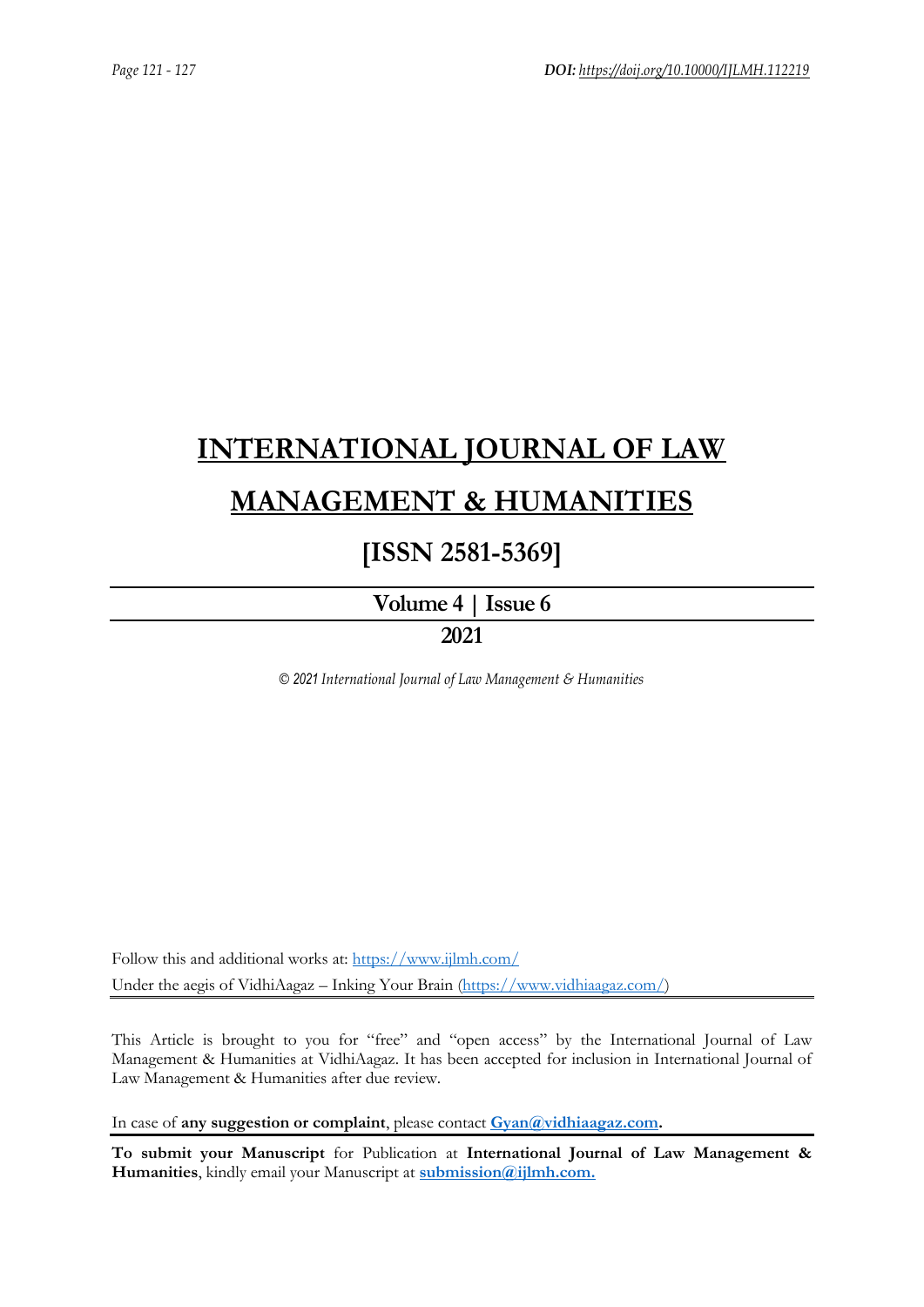# **Saviour of India's Democracy: The case of Kesavananda Bharati v. The State of Kerala**

#### **ATHIRA R NAIR<sup>1</sup>**

#### **ABSTRACT**

*The case of Kesavananda Bharati, popularly known as the Fundamental Rights Case is an important case in the constitutional history of India wherein the Basic Structure Doctrine of the Indian Constitution was defined. This doctrine empowers the Parliament to amend the Constitution provided there is no change in the fundamental rights and other provisions that constitute its basic structure. In this case, the plaintiff Kesavananda Bharati, the chief of Edneer Mutt in Kasargod District of Kerala challenged a land reform legislation that infringed his right to property amongst other rights. This case is, without a doubt, one that will always have fame in the history of our country as the single-handed saviour of India's democracy. Through this article, the writer aims to shed some light on this landmark case by way of a detailed analysis which includes a case background, issues, arguments of either side, judgment, and conclusion.*

#### **I. INTRODUCTION**

The case of Kesavananda Bharati<sup>2</sup> is an important case in the constitutional history of India wherein the Basic Structure Doctrine of the Indian Constitution was defined. This doctrine empowers the Parliament to amend the Constitution provided there is no change in the fundamental rights and other provisions that constitute its basic structure. This case, ranging for 68 days, citing over 100 other cases and using the constitution of over 70 countries, was the longest case in India's history, the judgment of which went on for 703 pages. Additionally, with a bench of 13 Supreme Court judges, it is the case with the largest constituted bench in the history of India. In this case, Kesavananda Bharati, the chief of Edneer Mutt in Kasargod District of Kerala challenged a land reform legislation that infringed his right to property amongst other rights. Aged 79, he succumbed to age-related issues on the 6th of September, 2020 in Idnir Math. The following article aims to shed some light on this landmark case by way of a detailed analysis which includes a case background, issues, arguments of either side, judgment, and conclusion.

<sup>&</sup>lt;sup>1</sup> Author is a Student at School of Law, Christ University, India.

<sup>2</sup> Kesavananda Bharati v. the State of Kerala, (1973) 4 S.C.C 225 (India).

<sup>© 2021.</sup> International Journal of [Law Management & Humanities](https://www.ijlmh.com/) [ISSN 2581-5369]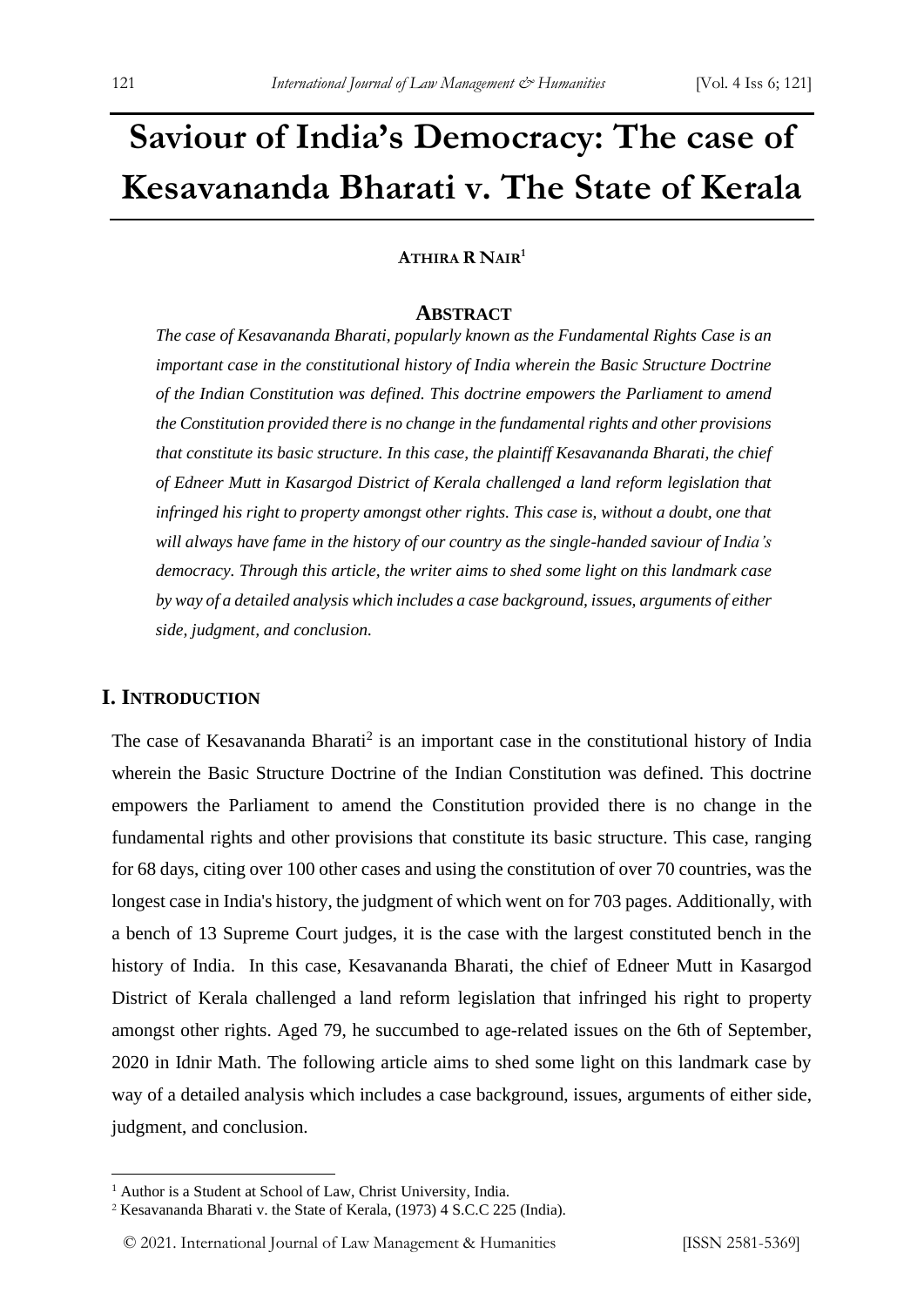#### **II. CASE ANALYSIS**

#### *CASE DETAILS*

*Name: Kesavananda Bharati Sripadagalvaru & Ors. v. State of Kerala & Anr.*

*Year: 1973.*

*Citation: AIR 1973 SC 1461.*

*Petitioner: Kesavananda Bharati Sripadagalvaru & Ors.*

*Respondent: The State of Kerala.*

*Bench: S.M. Sikri, K.S. Hegde, A.K. Mukherjea, J.M. Shelat, A.N. Grover, P. Jaganmohan Reddy, H.R. Khanna, A.N. Ray, K.K. Mathew, M.H. Beg, S.N. Dwivedi, & Y.V. Chandrachud.*

#### **III. CONTEXT**

States in newly Independent India mainly focused on the restoration of social and economic conditions under which they thrived prior to the infamous British rule. The consequent formation of the constitution gave citizens their fundamental rights of which the right to equality was the major highlight. The citizens were made aware of their absolute right to equal opportunity to resources and various means of production. This right drew attention to the rampant problem of income inequality all over the country. To overcome this, all states began to alter the existing laws. In Kerala, the Land Reforms Act of 1963 (later amended in 1969) was introduced as an attempt to rectify the existing problems concerning land ownership like the zamindari system and various problematic tenancy laws. This Act put a restriction on the citizen's rights to ownership of property by limiting the amount of land one could own.

#### **IV. FACTS OF THE CASE**

The roots of this case Kesavananda Bharati v. the State of Kerala, popularly known as the Fundamental Rights Case can be traced to when the State government of Kerala acquired the land of Edneer Mutt of Kasargod District too by way of the newly introduced Land Reforms Act. Owing to this government takeover, the income of the Mutt was emptied making the management of the daily work of the mutt unfeasible. Consequently, on 21st March 1970, Shri Kesavananda Bharati, the chief of the Edneer Mutt challenged this land acquisition by way of a writ petition in front of the Supreme Court under Section 32 of the Constitution (the right of every citizen to approach the Supreme Court in case of violation or neglect of their fundamental rights). Certain pieces of land in the sect which were taken over by the Government were in his name. He contended that the provisions of this newly introduced Act deprived him of various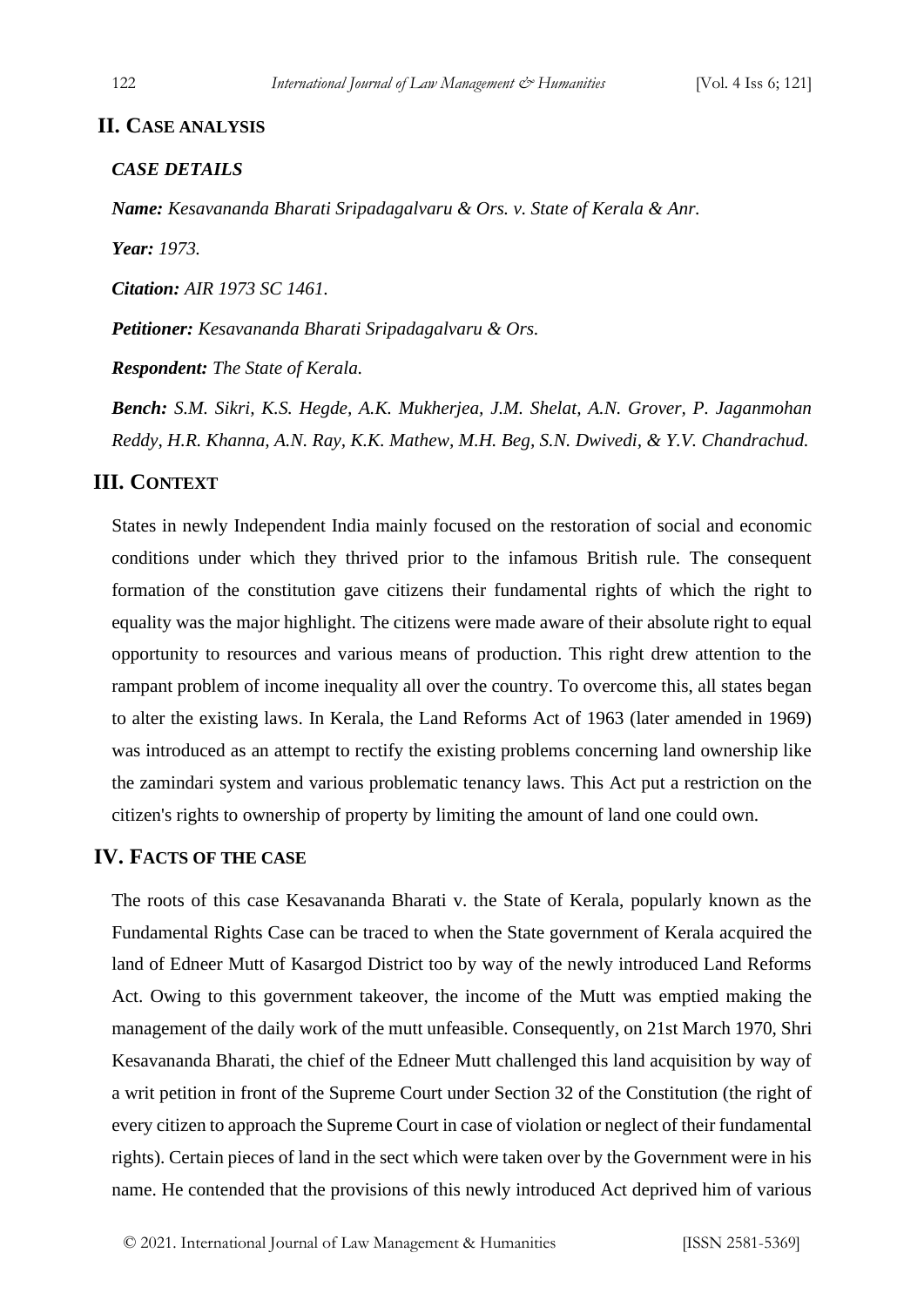Fundamental Rights he was guaranteed to. This included Article 14 (the right to equality before the law and equal protection of laws within the country), Article 19(f) (the right to acquire, hold and dispose of property), Article 25 (the right to freely profess, practice and propagate religion), Article 26 (the freedom to manage religious affairs) and Article 31 (the right against deprivation of one's private property). Kesavananda Bharati strongly stood by his fundamental right to own land and manage it and was ready to protect it at any cost. He was represented by Nana Bhai Phalkivala in this case.

During the time of this case, there were a lot of cases of a similar nature being dealt with in the Supreme Court. They included cases like the Rustom Cavasjee Cooper v. Union of India<sup>3</sup>, Madhav Rao Scindia v. Union of India<sup>4</sup>, and I.C. Golaknath v. the State of Punjab<sup>5</sup>. In Rustom Cavasjee Cooper v. Union of India (1970), popularly known as the Bank Nationalization Case, the constitutional right to adequate compensation in situations wherein property is compulsorily acquired was affirmed by the Supreme Court. In Madhav Rao Scindia vs Union of India (1971), also referred to as the Privy Purse Case, a 1970 presidential order which abolished titles, privileges, and privy purses were challenged. Privy Purse was a term used in reference to the compensation and privileges former rulers of princely states received under Article 291 (right of former princely rulers and their successors to a guaranteed fixed, tax-free sum) and Article 362 (the rights and privileges of rulers of Indian State) of the Constitution for acceding to the Union of India during partition. It was seen to be contrary to the idea of equality as stated in the Preamble and Part 3 of the Constitution. Additionally, it was detrimental to the economy. In this case, the Supreme Court rejected the aforementioned presidential order. In the case of I.C. Golaknath v. the State of Punjab (1967), the right of the Parliament to amend fundamental rights was questioned. Here, the Supreme Court imposed restrictions on the amending powers of the constitution and held that fundamental rights could not be amended. In retaliation, the Parliament the 24th (Amendment) Act (right of government to amend any provision of the constitution), 25th (Amendment) Act (right of government to curtail, restrict and acquire private land for public use and decide compensation for the same), and 29th Amendment Act (right of government to place land reforms acts under the 9th schedule of the Constitution for immunity and protection from review or scrutiny) by which they could regain their powers. These three constitutional amendments which were passed to overrule the Supreme Court's judgment in the Golaknath Case were consequently challenged in the case of

<sup>3</sup> Rustom Cavasjee Cooper v. Union of India, (1970) S.C.R (3) 530 (India).

<sup>4</sup> Madhav Rao Scindia v. Union of India, (1971) S.C.C (1) 85 (India).

<sup>5</sup> Golaknath v. State of Punjab, (1967) S.C.R (2) 762 (India).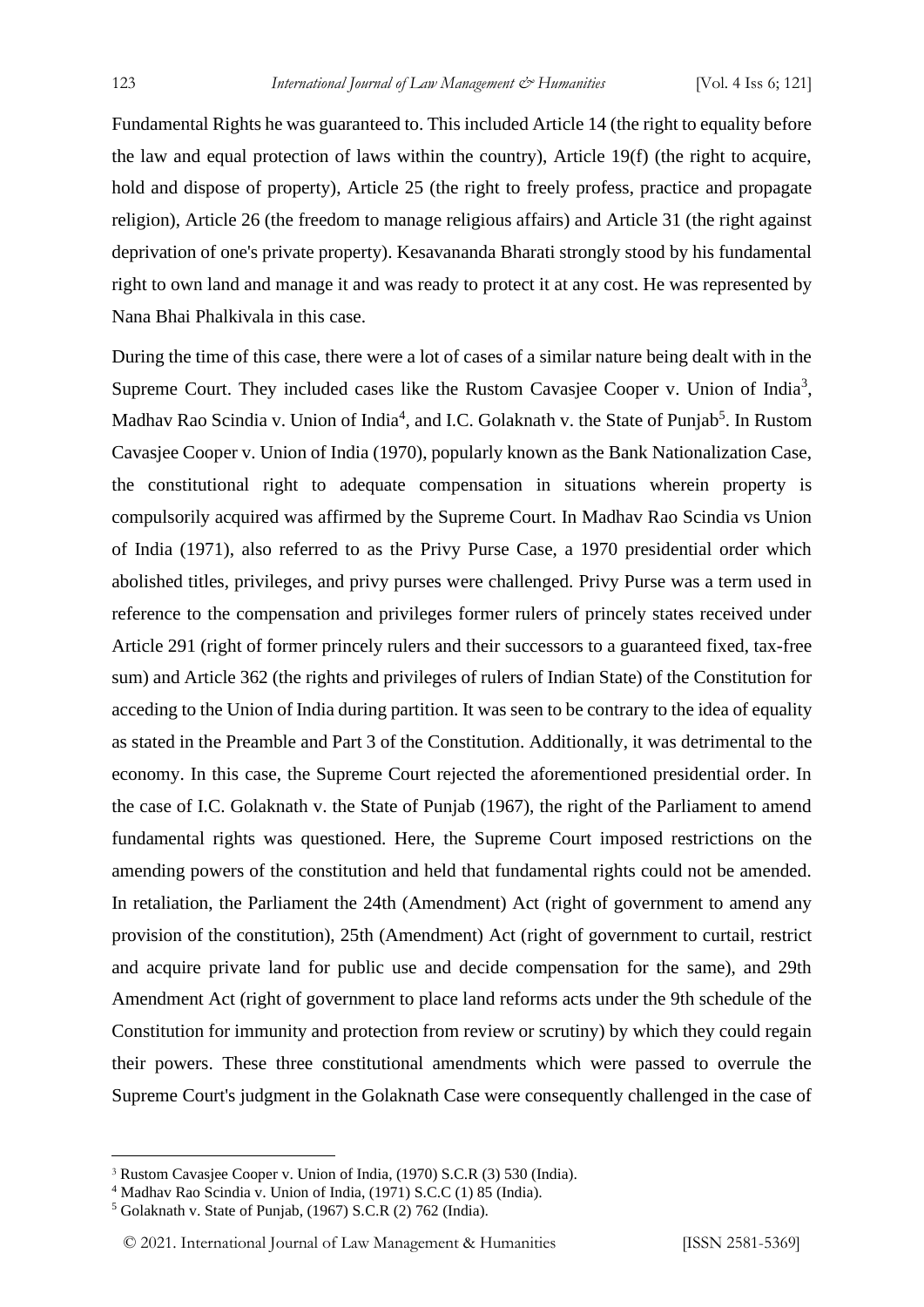Kesavananda Bharati. All these aforementioned cases involved a power struggle between the Parliament and the Supreme Court. The disagreement between the two most strong structures of India was due to the conflicting opinion regarding the limit of the power held by the Parliament under Article 368 (the power of the Parliament to amend the Constitution) of the Constitution. The Parliament was of the opinion that their powers in this regard were unlimited whereas the Supreme Court disagreed.

#### **V. ISSUES DEALT WITH**

- 1) The extent and limit of the Parliament's power to amend the Constitution. Whether this power is inclusive of Fundamental Rights as well.
- 2) The constitutional validity of the 24th and 25th Constitutional (Amendment) Acts.

#### **VI. CONTENTIONS OF BOTH PARTIES**

#### **(A) Petitioner**

The Petitioner's arguments were twofold. Firstly, they contended that the power vested in the Parliament to amend the constitution through Article 368 of the Constitution is not absolute power but is limited in its extent and scope. Justice Mudholkar was against the judgment of the 1964 case of Sajjan Singh v State of Rajasthan<sup>6</sup> where the Supreme Court upheld the Parliament's right to amend the fundamental rights of the Constitution. While dissenting, he stated that contrary to the Supreme Court's judgment, amending the basic structure of the constitution should not be within the power vested in the Parliament. According to him, if this was the case, then it would mean the Constitution could be re-written as altering the basic structure of the Constitution would be akin to that. Saying so, he questioned whether this fullfledged re-writing of the Constitution fell within the ambit of Article 368. The petitioners reiterated Justice Mudholkar's views in their argument.

Their second contention was that the 24th and 25th Amendment Acts curtail the fundamental rights of citizens provided under Article 19(f) (the right to acquire, hold and dispose of property) which is contrary to the very essence of the Constitution. The fundamental rights were made to protect the freedom of citizens and such amendments directly contradict it.

#### **(B) Respondents**

The Respondents were of the opinion that the power of the Parliament to amend the Constitution was unlimited and absolute. According to them, restricting the Parliament's powers in this regard would hinder their ability to improve the social and economic conditions

<sup>6</sup> Sajjan Singh v. the State of Rajasthan, (1965) S.C.R (1) 933 (India).

<sup>© 2021.</sup> International Journal of [Law Management & Humanities](https://www.ijlmh.com/) [ISSN 2581-5369]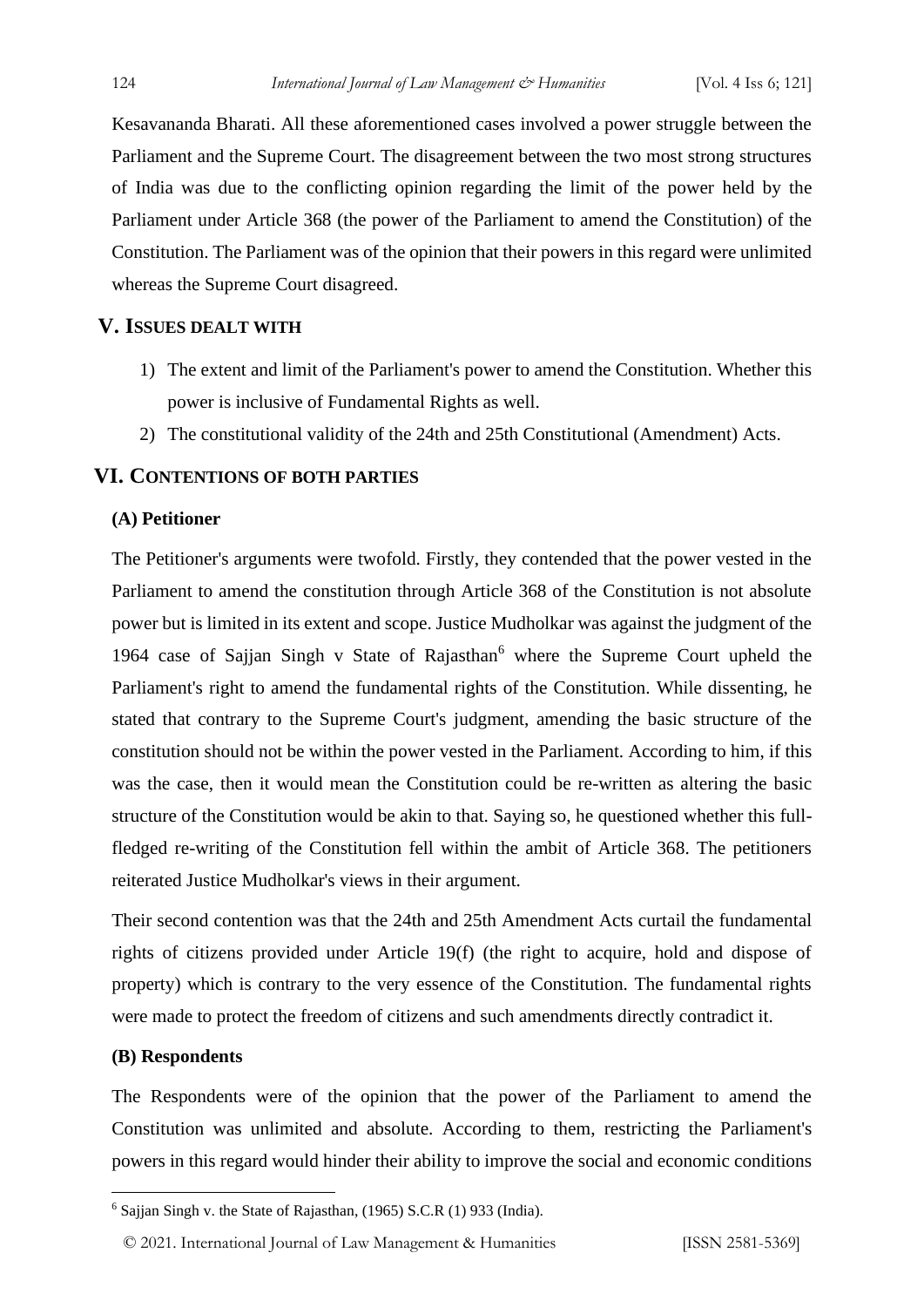of every state, which is their primary duty. Saying so, they stressed that it is the right of the Parliament to place restrictions on fundamental rights such as freedom of speech and expression, right to form association, and freedom of religion when required to fulfil their socio-economic obligations.

#### **VII. THE VERDICT**

The judgment of this case was pronounced on the 24th of April, 1973. With a 7:6 majority, it was a close call. 7 judges stood by limiting the powers of the Parliament with respect to amending the Constitution whereas 6 judges believed that the Parliament deserved unlimited amending power. The Supreme Court finally held that the Parliament can amend the Constitution as and when required so as to fulfil its social and economic obligations if and only if the said amendment did not alter the Constitution's basic structure in any way.

This judgment paved the way for the Basic Structure Doctrine. It was stated that the term 'amend' under Article 368 of the Constitution was not inclusive of amendments made to the basic structure of the Constitution. So, the Parliament is lawfully empowered to amend the Constitution provided they don't interfere with its basic and essential features. All amendments that may alter the basic structure of the Constitution would have to undergo a mandatory 'basic structure' test. Furthermore, a list was constituted so as to ascertain what qualifies as basic features of the constitution. It included features like rule of law, judicial review, federalism, secularism, independence of the judiciary, sovereign, democratic, republic structure, separation of powers, freedom, and dignity of the individual. It was stated that this list is indicative and not exhaustive. So, it could be altered at any time. This was because the Court decided that the basic features of the Constitution would be ascertained on a case-by-case basis.

With respect to the second issue, the Court upheld the validity of the 24th Constitutional (Amendment) Act which gave the Parliament the right to amend any provision of the Constitution and it was held that parts 1 and 2 of the 25th Constitutional (Amendment) Act would be intra vires and ultra vires respectively. Furthermore, the Supreme Court stated that if any law that violates basic features of the Constitution has been put under the 9th schedule should be judicially reviewed and challenged in Court.

#### **VIII. CONCLUSION AND INFERENCE**

This historic judgment not only laid down the much-needed Basic Structure Doctrine but also preserved the very democratic spirit, essence, and identity of the Indian Constitution. All ambiguities regarding the Constitutional machinery were done away with so as to ensure that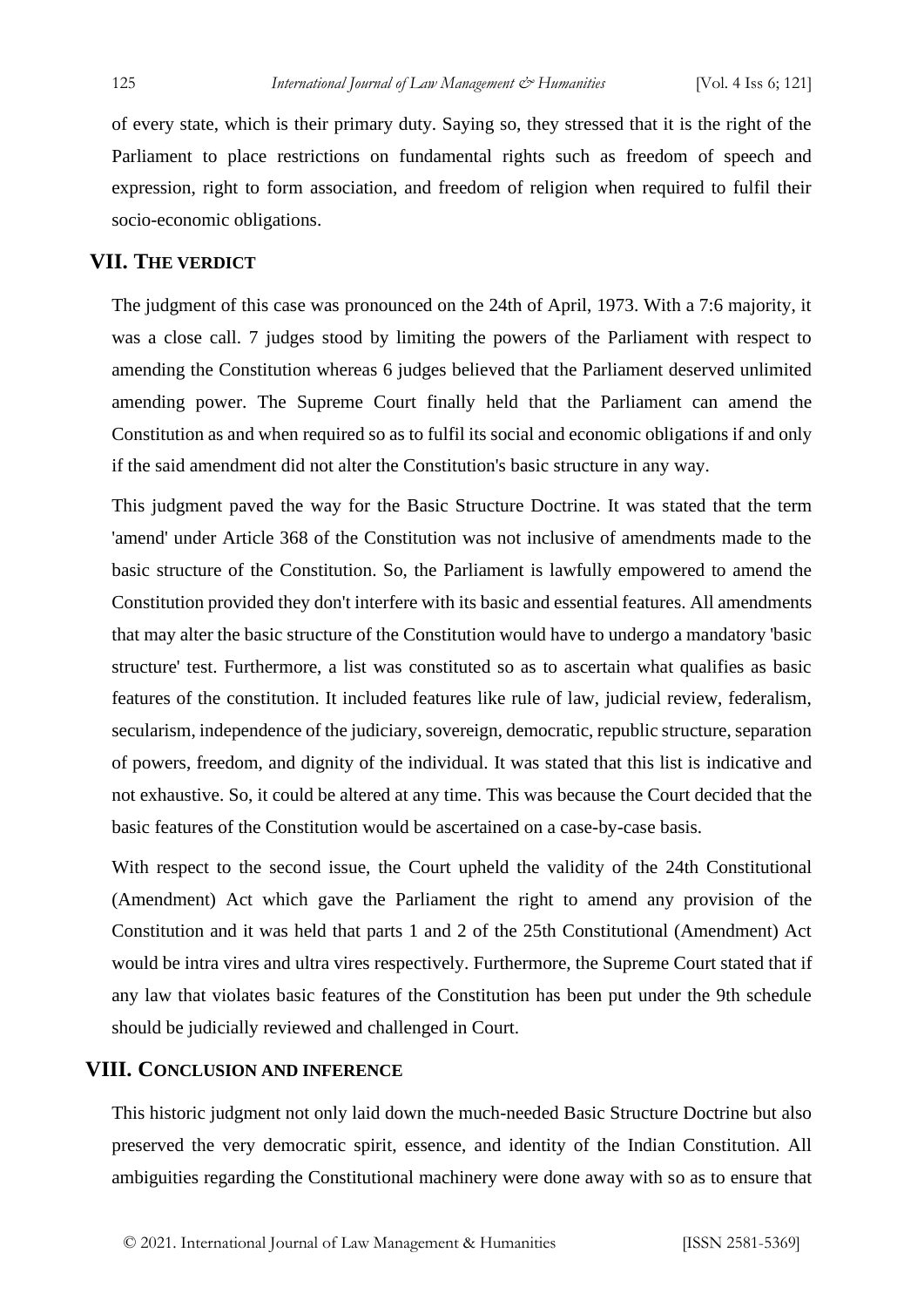there is absolutely no scope to either infringe the fundamental rights of citizens guaranteed by the Constitution or hinder the Parliament's functioning in any way by curbing their powers. That said, there was a check on any probable malicious actions by the Government at the same time. This case restored the country's faith in the Judiciary by safeguarding India's democracy and restoring constitutional stability.

I am of the opinion that the final verdict on this case is rational given its diverse, unbiased, and logical outlook on the issue at hand. The bench kept the exploitative tendency of the Government in mind while taking a call on restricting their powers. Meanwhile, they didn't completely do away with the powers of the Parliament so it was a win-win situation as the Parliament could still fulfil their obligations to the citizens without being unethical or deceitful. The citizens enjoyed protection in the sense that any consequent amendments to the Constitution by the Parliament would be valid only if the heart and soul of it were retained. So, thanks to this judgment, they would be entitled to the fundamental rights guaranteed under the Constitution regardless of the political situation. Additionally, in laying out the Basic Structure Doctrine, the bench here has also pronounced how any consequent cases of the same nature should be dealt with leaving no room for any ambiguity whatsoever.

\*\*\*\*\*